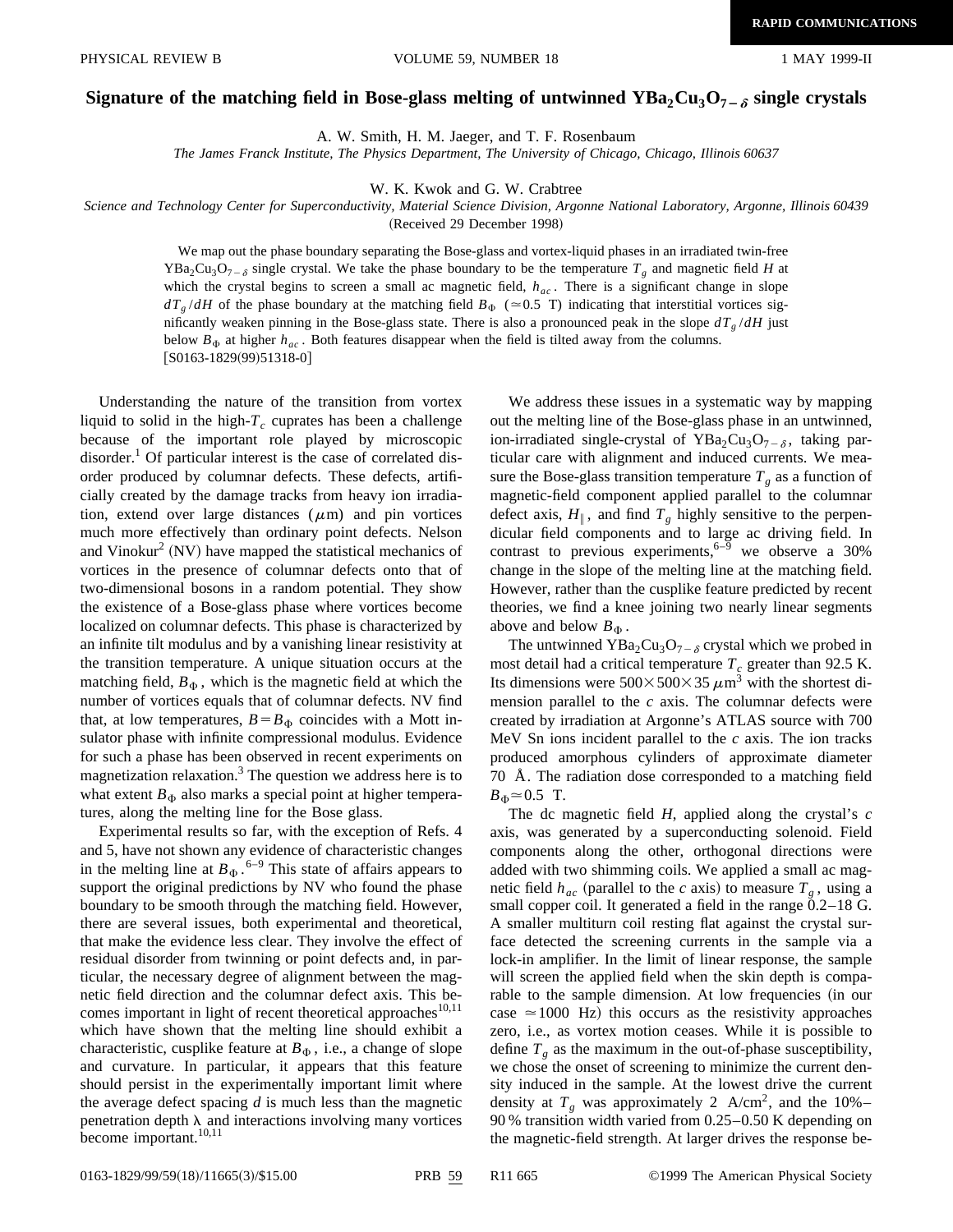

FIG. 1. Magnetic field  $H_{\parallel}$  as a function of transition temperature  $T_g$  for excitation fields  $\mu_0 h_{ac}$  of 0.6, 6, 12, and 18 G. There is a clear break in slope at the matching field  $B_{\Phi}$ . Inset: Phase diagram derived from Ref. 10 showing the theoretical prediction for a strongly (SBG) and a weakly pinned vortex glass (WBG) below and above  $B_{\Phi}$ , respectively.

came highly nonlinear, and the transition broadened to about 3 K. We took  $T<sub>g</sub>$  as the temperature at which the screening signal reached 20% of its maximum value and verified that the shape of the melting line was insensitive to the choice of the threshold value. Given a sample aspect ratio of approximately 10 and a frequency of 1 kHz, our criterion corresponded to a resistivity ranging from  $10^{-2}$ – $10^{-3}$   $\mu\Omega$  cm, which is at least a factor  $10<sup>3</sup>$  below the normal-state resistivity. With this technique, changes in  $T_g$  were detectable even when  $H_{\perp}$  /|*H*| varied by as little as  $10^{-3}$ . Due to this extreme sensitivity to the direction of *H*, we determined the proper, *three-dimensional* alignment at each temperature by adjusting the field orientation until  $T_g$  was maximized.

We show in Fig. 1 the melting line,  $\mu_0H_{\parallel}$  vs  $T_g$ , for several different values of the driving field  $h_{ac}$ . The most striking feature is a well-defined knee at  $\mu_o H_{\parallel} = B_{\Phi}$ . We find that this knee has moved to the highest  $T_g$  and is most pronounced for the weakest drive where the response to drive is linear. In addition, we find that the knee persists in measurements taken at a frequency of 100 kHz (which corresponds to larger resistive criterion for  $T<sub>g</sub>$ ). Thus, it is not an artifact of too large a measuring current, but it is intrinsic to the phase boundary (i.e., where  $\rho \rightarrow 0$ ). Let us focus first on the low-drive melting line which corresponds to the linear response regime. In general, the decrease in slope of the melting line above the knee indicates that the vortex glass is more weakly pinned for  $\mu_oH > B_\Phi$ . Such a decrease is qualitatively consistent with the predictions of Refs. 10 and 11. In particular, Radzihovsky finds a strongly pinned Boseglass (SBG) phase with a steep sloping boundary below the matching field, and above it a weakly pinned Bose glass (WBG) with very shallow slope. However, the precise shape of the experimentally determined melting line is very different from that of the available theory (inset to Fig. 1). Just above  $B_{\Phi}$  theory predicts power-law behavior  $(B - B_{\Phi})^p$  as depicted in the inset, with exponents p of  $\frac{1}{4}$  (Ref. 10) or  $\frac{1}{6}$ .<sup>11</sup>



FIG. 2.  $dT_{g}/dH_{\parallel}$  plotted against the applied magnetic field  $\mu_0H_{\parallel}$  at excitation fields  $\mu_0h_{ac}$  of 0.6, 6, 12, and 18. These data were calculated by discrete differentiation of the data in Fig. 1 and are offset for clarity.

We note that the theory in Ref. 10 was developed for the low-field limit  $(B - B_{\Phi} \approx \mu_0 H_{c_1}$  with  $\mu_0 H c_1 < 100$  G over the temperature range of the measurement), while Ref. 11 discusses a much larger range. In contrast to both predictions, our data does not exhibit a concave shape. Rather, we find that  $T<sub>g</sub>(H)$  varies in a simple linear fashion with *H* both below and above  $B_{\Phi}$ .

We next discuss in more detail how both the strength of the ac excitation and the degree of field alignment affect the phase boundary. In the nonlinear regime of strong drive we are no longer sensing the actual glass temperature. However,  $T_g$  as we define it, remains a measure of vortex pinning strength. For increased drive, the data in Fig. 1 indicate that the melting lines become convex just above the matching field and concave below. The two curved segments do not meet to form a single inflection point at  $B_{\Phi}$ . Instead, they are offset vertically. This is brought out more clearly by taking the derivative of the data, which we plot in Fig. 2. For  $B > B_{\Phi}$ ,  $dT_g/dH_{\parallel}$  is nearly constant for the lowest drive (as expected) and, at larger drives, all the curves are linear and have a similar positive slope. In fact, for  $h_{ac} > 0.6$  G all the curves are remarkably similar. The knee in the melting line shows up (for  $h_{ac} \approx 0.6$  G) as a drop in the slope at  $B_{\Phi}$ . This marked change in slope is most easily explained in terms of the balance between vortex and columnar defect densities. As soon as vortices begin to outnumber pinning sites, the maximum possible pinning force (or energy) decreases with increasing *B*. While one may have expected the change of slope to become smeared out as the knee disappears and the drive increases, we find instead that the jump in slope at  $B_{\Phi}$  is robust.

Figure 2 also shows that a local minimum followed by a maximum in  $dT_g/dH_{\parallel}$  develops just below  $B_{\Phi}$  as the drive increases. The special role played by the matching field *B*  $=$  *B*<sub> $\Phi$ </sub> is emphasized in the *T* $\rightarrow$ 0 limit where an energy gap opens up in the distribution of pinning energies.<sup>2</sup> Although a hard energy gap is expected for short-range vortex-vortex interactions, Refs. 12–14 find that a soft Coulomb gap is still